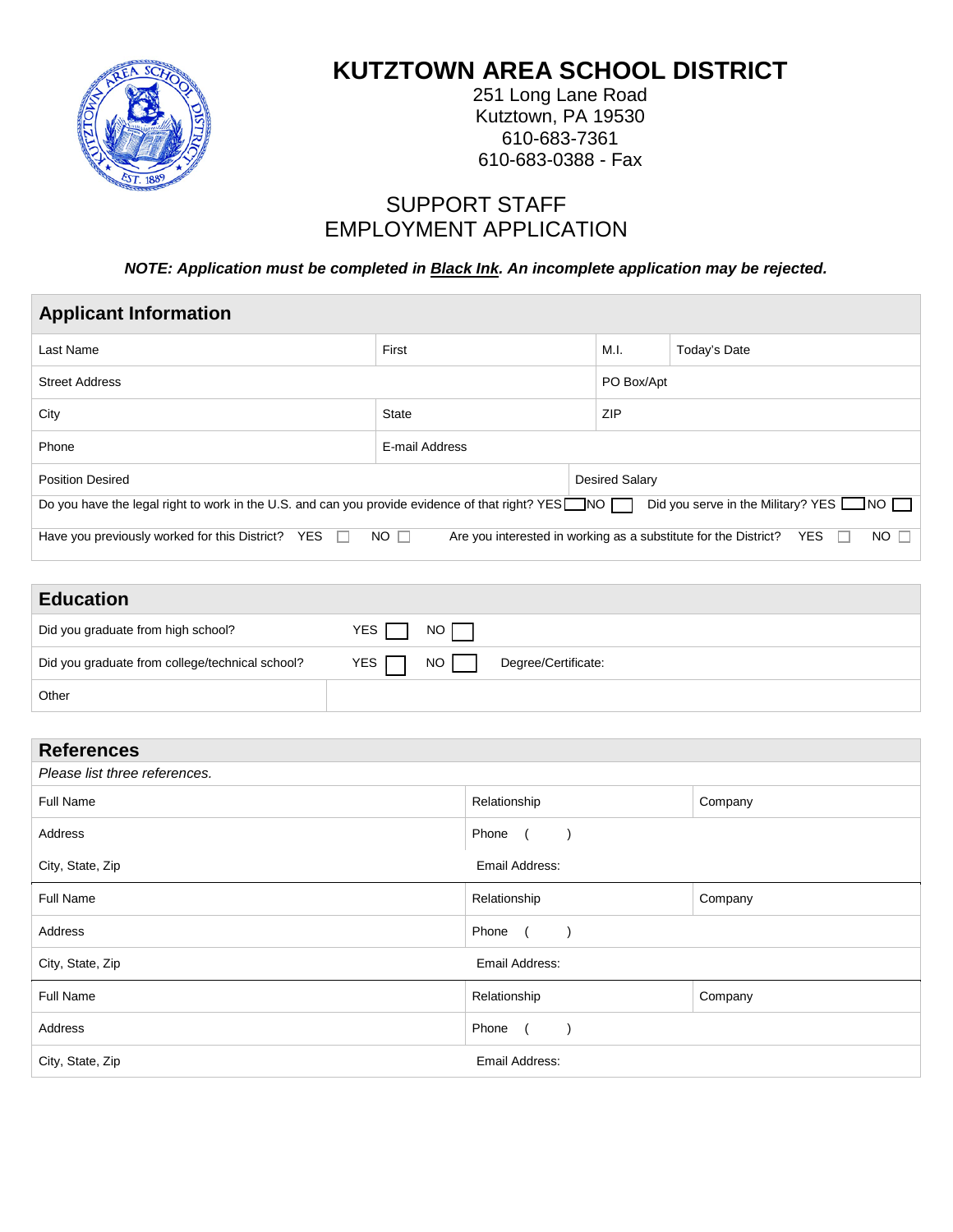| List your employers for the last 8 years, beginning with current employer.<br><b>Previous Employment</b><br>If necessary, use an additional sheet of paper. |                             |                       |                                                                |                                |                              |  |
|-------------------------------------------------------------------------------------------------------------------------------------------------------------|-----------------------------|-----------------------|----------------------------------------------------------------|--------------------------------|------------------------------|--|
| Company                                                                                                                                                     |                             |                       |                                                                | Phone                          |                              |  |
| Address                                                                                                                                                     |                             |                       | Supervisor                                                     |                                |                              |  |
| Job Title                                                                                                                                                   |                             |                       |                                                                | Starting Salary/Hourly Rate \$ | Ending Salary/Hourly Rate \$ |  |
| Responsibilities                                                                                                                                            |                             |                       |                                                                |                                |                              |  |
|                                                                                                                                                             |                             |                       |                                                                |                                |                              |  |
|                                                                                                                                                             |                             |                       |                                                                |                                |                              |  |
| From                                                                                                                                                        | Reason for<br>To<br>Leaving |                       |                                                                |                                |                              |  |
|                                                                                                                                                             |                             |                       |                                                                |                                |                              |  |
| Company                                                                                                                                                     |                             |                       |                                                                | Phone                          |                              |  |
| Address                                                                                                                                                     |                             |                       | Supervisor                                                     |                                |                              |  |
| Job Title                                                                                                                                                   |                             |                       | Starting Salary/Hourly Rate \$<br>Ending Salary/Hourly Rate \$ |                                |                              |  |
| Responsibilities                                                                                                                                            |                             |                       |                                                                |                                |                              |  |
|                                                                                                                                                             |                             |                       |                                                                |                                |                              |  |
|                                                                                                                                                             |                             |                       |                                                                |                                |                              |  |
| From                                                                                                                                                        | To                          | Reason for<br>Leaving |                                                                |                                |                              |  |
|                                                                                                                                                             |                             |                       |                                                                |                                |                              |  |
| Company                                                                                                                                                     |                             |                       | Phone                                                          |                                |                              |  |
| Address                                                                                                                                                     |                             | Supervisor            |                                                                |                                |                              |  |
| Job Title                                                                                                                                                   |                             |                       | Starting Salary/Hourly Rate \$<br>Ending Salary/Hourly Rate \$ |                                |                              |  |
| Responsibilities                                                                                                                                            |                             |                       |                                                                |                                |                              |  |
|                                                                                                                                                             |                             |                       |                                                                |                                |                              |  |
|                                                                                                                                                             |                             |                       |                                                                |                                |                              |  |
| From                                                                                                                                                        | ${\tt To}$                  | Reason for<br>Leaving |                                                                |                                |                              |  |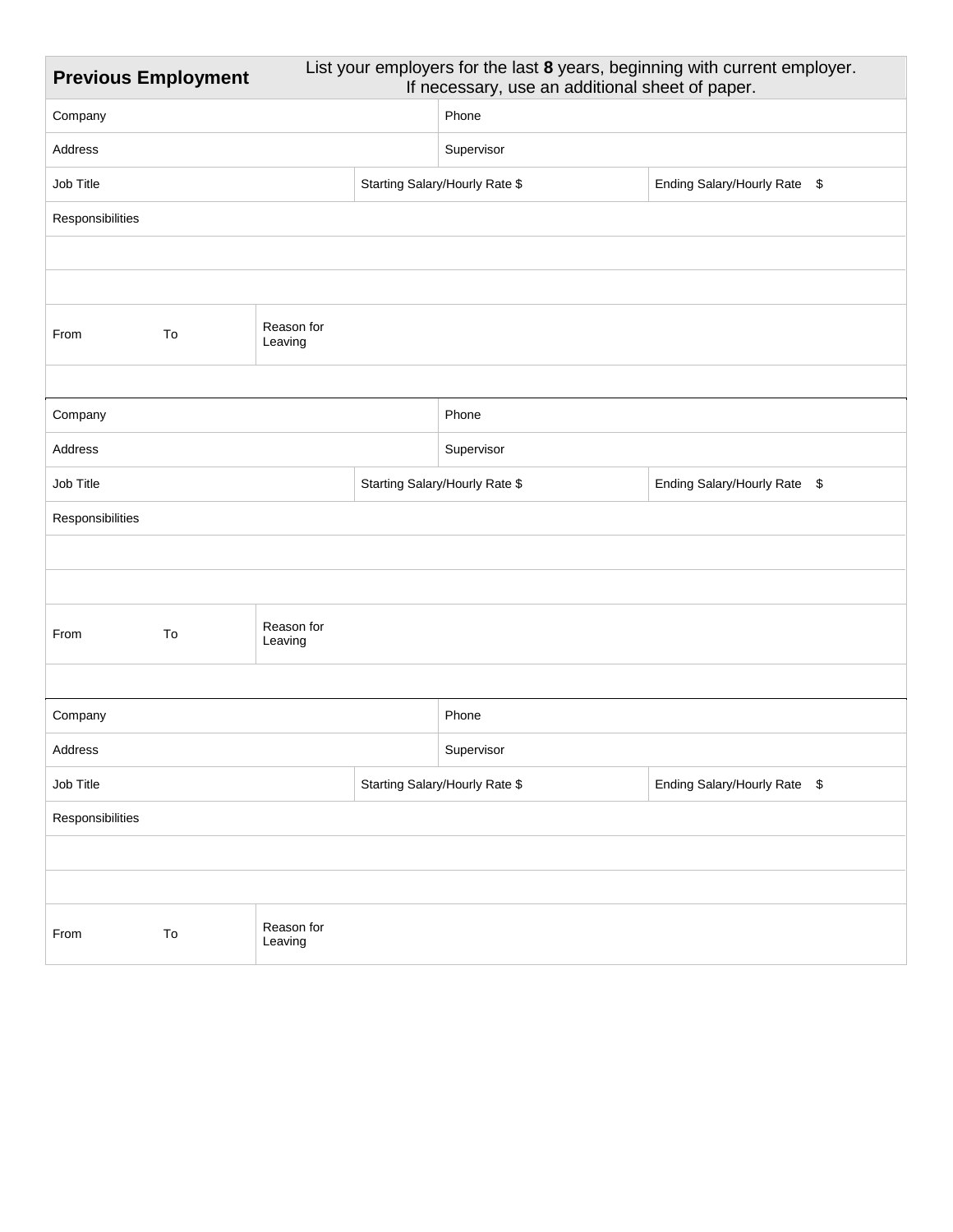| <b>VAN DRIVER APPLICANTS ONLY: (Circle appropriate Class)</b>                                                                                                                                                                                                                                              |                                                                                                                                       |  |  |  |
|------------------------------------------------------------------------------------------------------------------------------------------------------------------------------------------------------------------------------------------------------------------------------------------------------------|---------------------------------------------------------------------------------------------------------------------------------------|--|--|--|
| Classes of License Held:<br>= Combination Vehicle over 26,000<br>Class A<br>Class B<br>$=$ Truck or Bus over 26,000<br>$=$ Automobile<br>Class C<br>Class<br>$=$ Motorcycle<br>- M<br>Years of School Van Driving:                                                                                         | <b>Restrictions:</b><br>Drivers License #:<br>School Bus License #:<br><b>Expiration Date of License:</b><br>Number of Years Driving: |  |  |  |
| FOOD SERVICE APPLICANTS ONLY: (Summary of experience, explain detail of responsibility)                                                                                                                                                                                                                    |                                                                                                                                       |  |  |  |
| Food Preparation:<br>Service-Table/Cafeteria:<br>Cashier:<br>None:<br>Do you have any special training or certificates related to food service?<br>No<br>Yes<br>If yes, explain                                                                                                                            |                                                                                                                                       |  |  |  |
| These jobs require lifting/carrying of 30-50 lbs. Can you perform these functions with or without reasonable<br>accommodations?<br>$Yes \Box No \Box$                                                                                                                                                      |                                                                                                                                       |  |  |  |
| <b>MAINTENANCE/CUSTODIAL/GROUNDS APPLICANTS ONLY:</b>                                                                                                                                                                                                                                                      |                                                                                                                                       |  |  |  |
| Place an "X" next to the work you have successfully performed:                                                                                                                                                                                                                                             |                                                                                                                                       |  |  |  |
| Cleaning<br><b>Carpentry Work</b><br>Dusting<br>Plumbing<br>Wash Windows<br><b>Steam Fitting</b><br><b>Electrical Work</b><br><b>Drive Truck</b><br><b>Truck Maintenance</b><br>Refrigeration<br>Sheet Metal Work<br><b>Truck Body Work</b><br><b>Grass Cutting</b><br>Plastering<br>Gardening<br>Painting | <b>Bricklaying</b><br><b>Cement Finishing</b><br>Concrete Work<br>Machinist<br><b>Window Shade</b><br>Roofing<br>Other                |  |  |  |
| Additional Related Training and Experience:                                                                                                                                                                                                                                                                |                                                                                                                                       |  |  |  |
| These jobs require physical work. Can you perform these functions with or without reasonable accommodations?<br>$Yes \Box No \Box$                                                                                                                                                                         |                                                                                                                                       |  |  |  |
| SECRETARY/CLERICAL APPLICANTS ONLY:                                                                                                                                                                                                                                                                        |                                                                                                                                       |  |  |  |
| Bookkeeping: Yes<br>No <sub>1</sub><br>Computer/software knowledge:<br>Additional Studies, Certificates or Experience (Accounting, Office Management, etc.):                                                                                                                                               |                                                                                                                                       |  |  |  |
| <b>PARAEDUCATOR/TEACHER AIDE APPLICANTS ONLY:</b>                                                                                                                                                                                                                                                          |                                                                                                                                       |  |  |  |
| (Place an "X" next to the specific position(s) in which you are interested:<br><b>Library Aide</b><br><b>Classroom Aide</b><br>Computer Lab Aide<br>Experience working with children<br>Age level of children with whom you prefer to work:                                                                | <b>Special Education Aide</b><br>Lunch/Playground Aide                                                                                |  |  |  |
|                                                                                                                                                                                                                                                                                                            |                                                                                                                                       |  |  |  |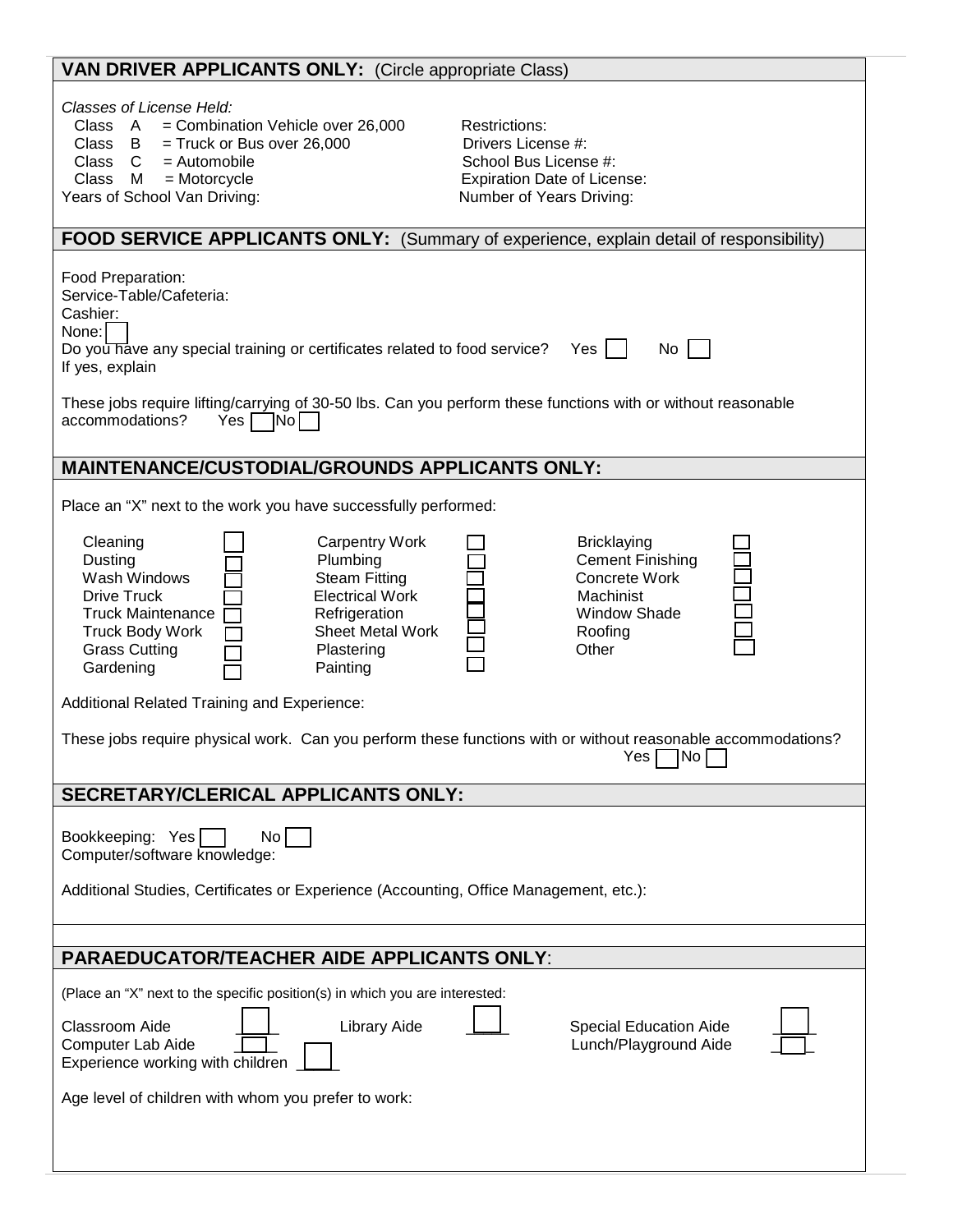#### **CLEARANCE COMPLIANCE**

#### **ACT 34 COMPLIANCE (Background Check of Prospective Employees)**

Each Pennsylvania resident must submit with his/her employment application a copy of a report of Criminal History Record Information from the Pennsylvania State Police, or a statement from the Pennsylvania State Police that the State Police Central Repository contains no such information relating to that person. The criminal record history report must be no more than one (1) year old. The applicant MUST submit the ORIGINAL report prior to employment.

#### 

### **ACT 151 (PA Child Abuse History Certification)**

Each candidate must submit with his/her employment application a copy of an official clearance statement obtained from the Pennsylvania Department of Public Welfare, or a statement from the Department of Public Welfare that no record exists. The clearance statement must be no more than one (1) year old. The applicant MUST submit the ORIGINAL report prior to employment.

#### 

### **ACT 114 OF 2006 (Federal Criminal History Record)**

Each candidate must submit with his/her employment application a copy of an official Federal Criminal History Record stating that no record exists. This record cannot be more than one (1) year old. The applicant MUST submit the ORIGINAL report prior to employment.

#### 

#### ACT 24 OF 2011 & Act 82 of 2012 (Arrest/Conviction Report & Certification Form)

Each candidate must submit with his/her employment application a copy of an official Arrest/Conviction Report & Certification Form stating that no record exists. This record cannot be more than one (1) year old. The applicant MUST submit the ORIGINAL report prior to employment.

#### **GENERAL BACKGROUND INFORMATION**

You must give complete answers to all questions. If you answer "Yes" to any question, you must list all offenses, and for each conviction, provide date of conviction and disposition, regardless of the date or location of occurrence. Conviction of a criminal offense is not a bar to employment in all cases. Each case is considered on its merits. Your answers will be verified with appropriate police records. Criminal Offense includes felonies, misdemeanors. Conviction is an adjudication of guilt and convictions resulting from a plea of "nolo contendere" (no contest) and includes determinations before a court, a district justice or a magistrate, which results in a fine, sentence or probation. You may omit: minor traffic violations, offenses committed before your 18th birthday which were adjudicated in juvenile court or under a Youth Offender Law, and any convictions which have been expunged by a court or for which you successfully completed an Accelerated Rehabilitative Disposition program.

| Have you ever been convicted of a felony or misdemeanor?                                        | Yes | No |
|-------------------------------------------------------------------------------------------------|-----|----|
| Have you ever forfeited bond or collateral in connection with a criminal offense?               | Yes | No |
| Within the last ten years, have you been fired from any job for any reason?                     | Yes | NC |
| Within the last ten years, have you quit a job after being notified that you would be<br>fired? | Yes | Nο |

Note: If you answered "Yes" to any of the above questions, please provide a detailed explanation on a separate sheet of paper, including dates, and attach it to this application. Please print and sign your name on the sheet and include your social security number.